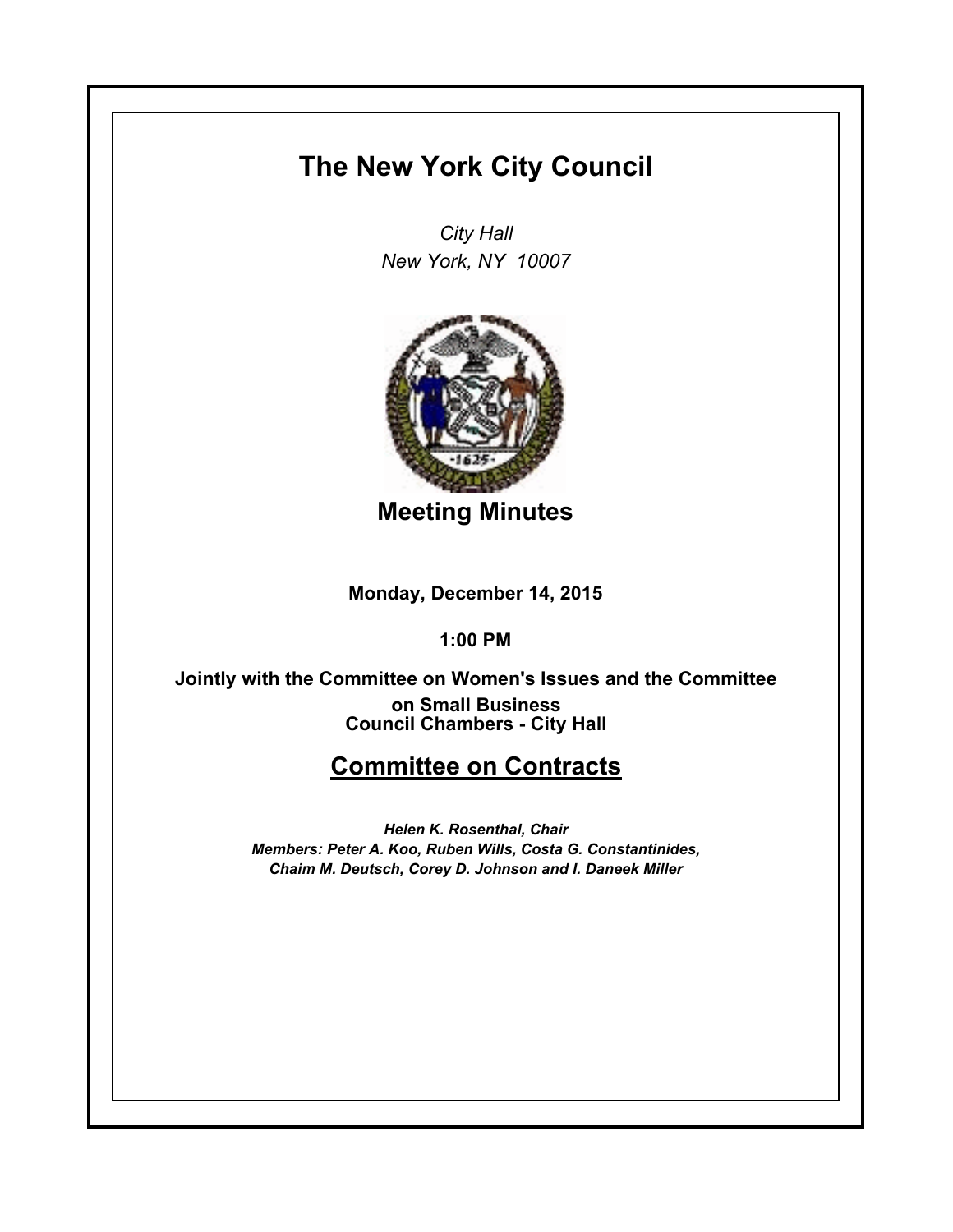| <b>Roll Call</b> |                                                                                                                                                                                                                                                                             |
|------------------|-----------------------------------------------------------------------------------------------------------------------------------------------------------------------------------------------------------------------------------------------------------------------------|
|                  | Present: Rosenthal, Koo, Wills, Constantinides, Deutsch, Johnson and Miller                                                                                                                                                                                                 |
|                  | Other Council Members Attending: Koslowitz, Mealy, Cornegy, Cumbo, Crowley, Ulrich,<br>Vallone, Menchaca, Eugene, Kallos and Public Advocate James.                                                                                                                         |
| T2015-3833       | Oversight - Implementation of the City's Minority and<br>Women-Owned Business Enterprise Program.                                                                                                                                                                           |
|                  | <b>Attachments:</b> Committee Report, Hearing Transcript                                                                                                                                                                                                                    |
|                  | This Oversight was Hearing Held by Committee                                                                                                                                                                                                                                |
|                  | <b>Attachments:</b> Committee Report, Hearing Transcript                                                                                                                                                                                                                    |
|                  | This Oversight was Filed, by Committee                                                                                                                                                                                                                                      |
| Int 0923-2015    | A Local Law in relation to requiring the department of small<br>business services to submit an annual report regarding the<br>satisfaction of MWBE requirements by recipients of economic<br>development benefits who contract with the economic<br>development corporation |
|                  | Attachments: Summary of Int. No. 923, September 30, 2015 - Stated Meeting Agenda<br>with Links to Files, Committee Report 12/14/15, Hearing Transcript<br>12/14/15                                                                                                          |
|                  | This Introduction was Hearing Held by Committee                                                                                                                                                                                                                             |
|                  | Attachments: Summary of Int. No. 923, September 30, 2015 - Stated Meeting Agenda<br>with Links to Files, Committee Report 12/14/15, Hearing Transcript<br>12/14/15                                                                                                          |
|                  | This Introduction was Laid Over by Committee                                                                                                                                                                                                                                |
| Int 0976-2015    | A Local Law to amend the administrative code of the city of New<br>York, in relation to requiring training for agency chief contracting<br>officers and agency M/WBE officers and posting related<br>information on the city's website                                      |
|                  | <b>Attachments:</b> Summary of Int. No. 976, October 29, 2015 - Stated Meeting Agenda with<br>Links to Files, Committee Report 12/14/15, Hearing Transcript 12/14/15                                                                                                        |
|                  | This Introduction was Hearing Held by Committee                                                                                                                                                                                                                             |
|                  | Attachments: Summary of Int. No. 976, October 29, 2015 - Stated Meeting Agenda with<br>Links to Files, Committee Report 12/14/15, Hearing Transcript 12/14/15                                                                                                               |
|                  | This Introduction was Laid Over by Committee                                                                                                                                                                                                                                |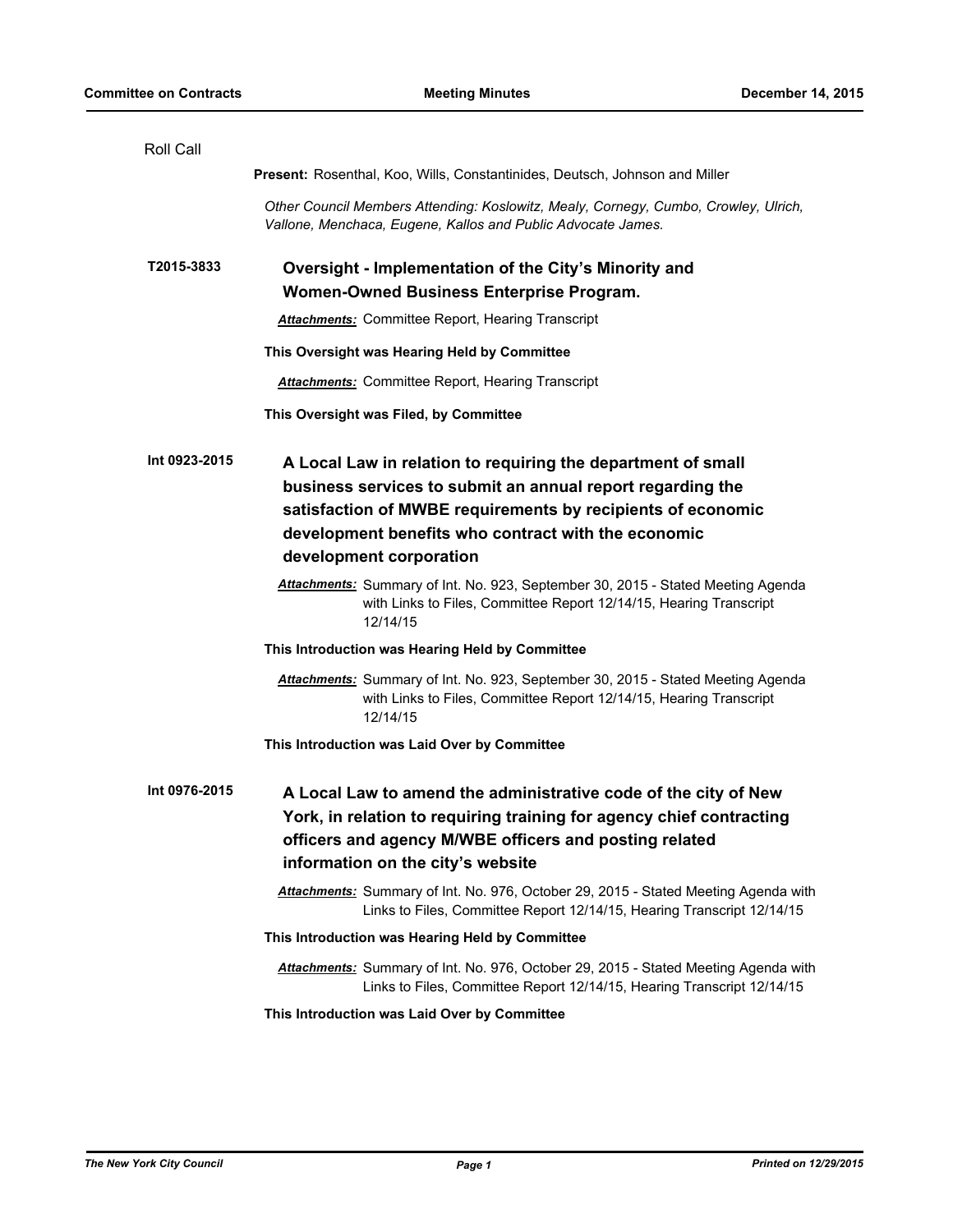## **A Local Law in relation to the creation of an advisory board to enhance procurement opportunities for minority and women-owned businesses Int 0981-2015**

*Attachments:* Summary of Int. No. 981-A, Summary of Int. No. 981, Int. No. 981 - 11/10/15, November 10, 2015 - Stated Meeting Agenda with Links to Files, Proposed Int. No. 981-A - 11/17/15, Committee Report 12/14/15, Hearing Transcript 12/14/15

## *Proposed Int. No. 981-A*

### **This Introduction was Hearing Held by Committee**

*Attachments:* Summary of Int. No. 981-A, Summary of Int. No. 981, Int. No. 981 - 11/10/15, November 10, 2015 - Stated Meeting Agenda with Links to Files, Proposed Int. No. 981-A - 11/17/15, Committee Report 12/14/15, Hearing Transcript 12/14/15

## **This Introduction was Amendment Proposed by Comm**

*Attachments:* Summary of Int. No. 981-A, Summary of Int. No. 981, Int. No. 981 - 11/10/15, November 10, 2015 - Stated Meeting Agenda with Links to Files, Proposed Int. No. 981-A - 11/17/15, Committee Report 12/14/15, Hearing Transcript 12/14/15

## **This Introduction was Laid Over by Committee**

## **A Local Law to amend the administrative code of the city of New York, in relation to requiring agency minority and women-owned business enterprise utilization plans to be published online Int 1005-2015**

*Attachments:* Summary of Int. No. 1005, November 24, 2015 - Stated Meeting Agenda with Links to Files, Committee Report 12/14/15, Hearing Transcript 12/14/15

## **This Introduction was Hearing Held by Committee**

*Attachments:* Summary of Int. No. 1005, November 24, 2015 - Stated Meeting Agenda with Links to Files, Committee Report 12/14/15, Hearing Transcript 12/14/15

#### **This Introduction was Laid Over by Committee**

## **A Local Law to amend the administrative code of the city of New York, in relation to amending reporting requirements related to M/WBE participation Int 1019-2015**

*Attachments:* Summary of Int. No. 1019, December 7, 2015 - Stated Meeting Agenda with Links to Files, Committee Report 12/14/15, Hearing Transcript 12/14/15

## **This Introduction was Hearing Held by Committee**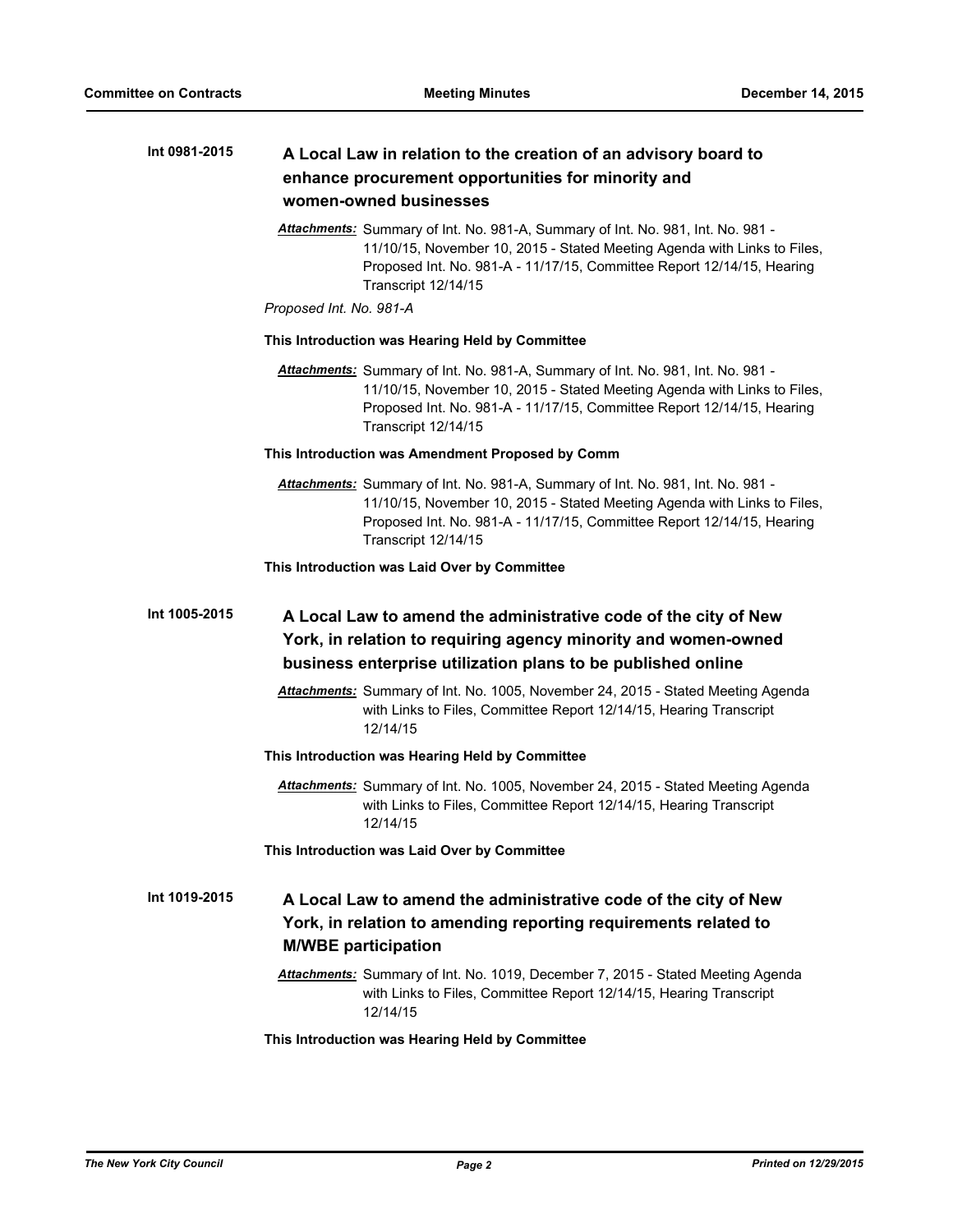|               | Attachments: Summary of Int. No. 1019, December 7, 2015 - Stated Meeting Agenda<br>with Links to Files, Committee Report 12/14/15, Hearing Transcript<br>12/14/15                                                                                  |
|---------------|----------------------------------------------------------------------------------------------------------------------------------------------------------------------------------------------------------------------------------------------------|
|               | This Introduction was Laid Over by Committee                                                                                                                                                                                                       |
| Int 1020-2015 | A Local Law to amend the administrative code of the city of New<br>York, in relation to amending reporting requirements and agency<br>goals related to M/WBE participation                                                                         |
|               | Attachments: Summary of Int. No. 1020, December 7, 2015 - Stated Meeting Agenda<br>with Links to Files, Committee Report 12/14/15, Hearing Transcript<br>12/14/15                                                                                  |
|               | This Introduction was Hearing Held by Committee                                                                                                                                                                                                    |
|               | <b>Attachments:</b> Summary of Int. No. 1020, December 7, 2015 - Stated Meeting Agenda<br>with Links to Files, Committee Report 12/14/15, Hearing Transcript<br>12/14/15                                                                           |
|               | This Introduction was Laid Over by Committee                                                                                                                                                                                                       |
| Int 1021-2015 | A Local Law to amend the administrative code of the city of New<br>York, in relation to requiring a minority and women-owned<br>business enterprise consultant for city projects with budgets in<br>excess of ten million dollars                  |
|               | Attachments: Summary of Int. No. 1021-A, Int. No. 1021 - 12/7/15, Summary of Int. No.<br>1021, December 7, 2015 - Stated Meeting Agenda with Links to Files,<br>Committee Report 12/14/15, Hearing Transcript 12/14/15<br>Proposed Int. No. 1021-A |
|               | This Introduction was Hearing Held by Committee                                                                                                                                                                                                    |
|               | Attachments: Summary of Int. No. 1021-A, Int. No. 1021 - 12/7/15, Summary of Int. No.<br>1021, December 7, 2015 - Stated Meeting Agenda with Links to Files,<br>Committee Report 12/14/15, Hearing Transcript 12/14/15                             |
|               | This Introduction was Amendment Proposed by Comm                                                                                                                                                                                                   |
|               | Attachments: Summary of Int. No. 1021-A, Int. No. 1021 - 12/7/15, Summary of Int. No.<br>1021, December 7, 2015 - Stated Meeting Agenda with Links to Files,<br>Committee Report 12/14/15, Hearing Transcript 12/14/15                             |
|               | This Introduction was Laid Over by Committee                                                                                                                                                                                                       |
| Res 0923-2015 | Resolution adopting the rule amendment of the Procurement                                                                                                                                                                                          |
|               | Policy Board to raise the micropurchase limit for the procurement<br>and award of construction contracts to \$35,000.                                                                                                                              |
|               | Attachments: December 7, 2015 - Stated Meeting Agenda with Links to Files, Committee                                                                                                                                                               |
|               | Report 12/14/15, Hearing Transcript 12/14/15                                                                                                                                                                                                       |
|               | This Depalition was Headpe Hald by Committee                                                                                                                                                                                                       |

## **This Resolution was Hearing Held by Committee**